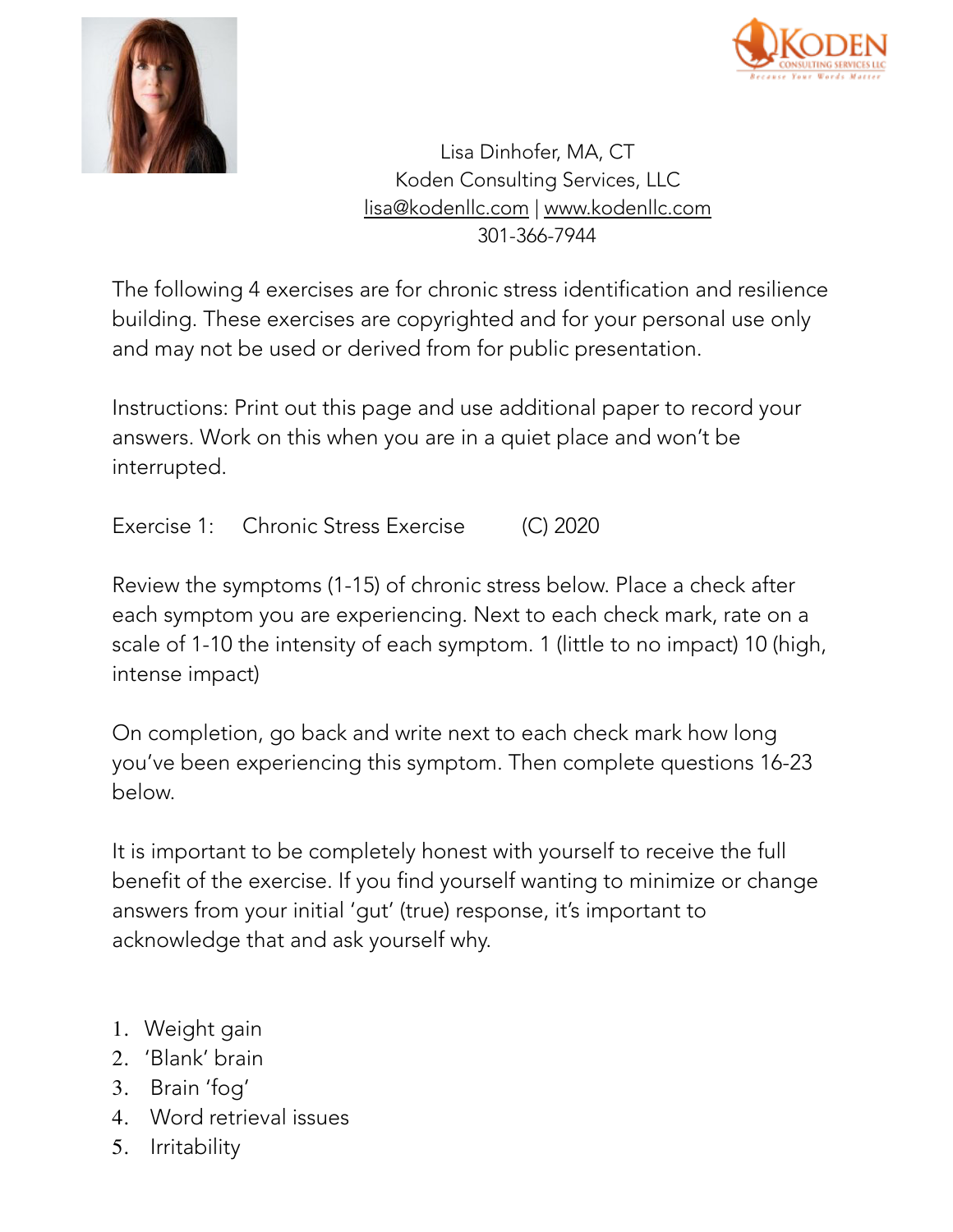- 6. Low tolerance for frustration
- 7. Concentration, retention and memory issues
- 8. Difficulty learning new information
- 9. Digestive issues
- 10. Hyper startle reflex (easily startled by unexpected sounds)
- 11. Sleep disturbances or insomnia
- 12. Musculoskeletal pain- achy in bone, joints, muscles not due to exercise
- 13. Anxiety, panic
- 14. Fatigue
- 15. Decision-making challenges
- 16. Are you surprised to see the number of checks marks?
- 17. Are you surprised to see how long this has been happening for you?
- 18. How have these symptoms impacted the quality of your:

Work life? Personal Life? Relationships?

19. How would the people you work with and live with answer these questions about you? Would you be willing to ask them and be open to hearing their responses?

If yes, arrange a time to ask them one-on-one and write down their responses or ask them to write their responses from reading this exercise and give you their answers.

20. Would you characterize your responses above as an indication changes need to happen?

21. Would what others might say (or have said) to you indicate changes need to happen?

22. What would those changes look like?

23. How would you go about making those changes? Do you need to engage the cooperation of others in making these changes (engaging cooperation does not mean asking permission but stating what you need and asking for cooperation).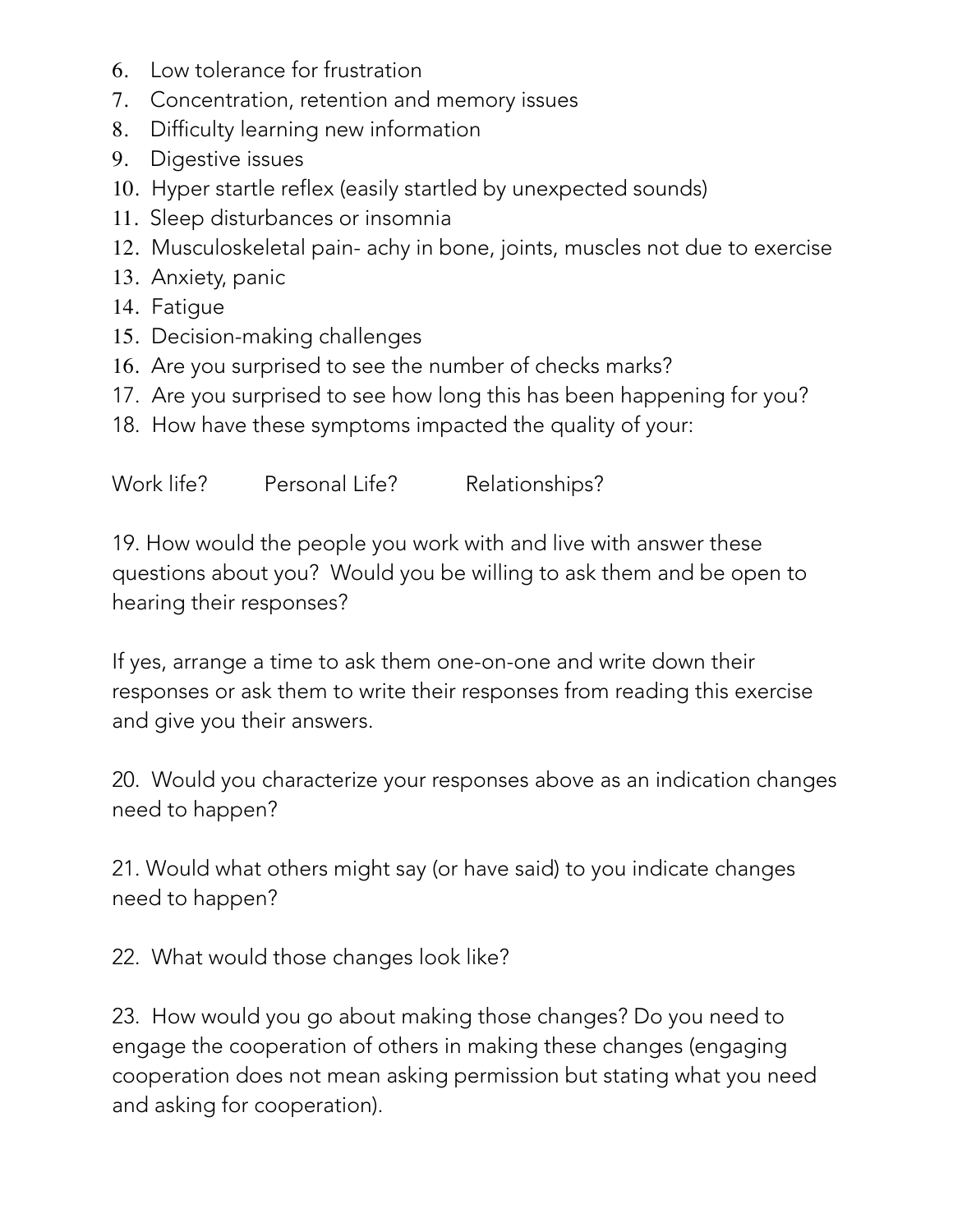Resilience Building Exercise 2: What's Your Story? (C) 2020

- 1. What is the story you've been telling yourself around the pandemic and its impact on you?
- 2. What 'role' are you playing in this story?
- 3. Is the story entirely true?
- 4. Is the story primarily a 'negative self-talk' narrative?
- 5. Is this story holding you back?
- 6. Is this story representative of a prevailing theme for you over many years?
- 7. Does this narrative need revision, updating, correcting?
- 8. How do you want to transform this narrative?
- 9. What would the new story sound like?

Resilience Building Exercise 3: What are your 'Confidence Builders' (C) 2020

- 1. Do you currently have 'confidence builders' you engage in?
- 2. List them. Now review and ask: " are they still effective for me?"
- 3. If you aren't aware of any, what are tasks & activities (work &/or personal) you can engage in that taps into a feeling of success when you do them that you can employ as a confidence builder? What are you good at doing?

Resilience Building Exercise 4: Resourcefulness (C) 2020

- 1. Identify times in the past when you have been resourceful.
- 2. What was the outcome of your resourcefulness?
- 3. What is something you already have that you can repurpose for a different function? Now, do it. Take as many attempts as necessary to succeed.
- 4. What is something that has been broken (work or personal) that you can fix? Now, do it. Take as many attempts as necessary to succeed.
- 5. What is something that's been in need of your attention (work or personal) that you can address and cross off your list? Now, do it. Take as many attempts as necessary to succeed.